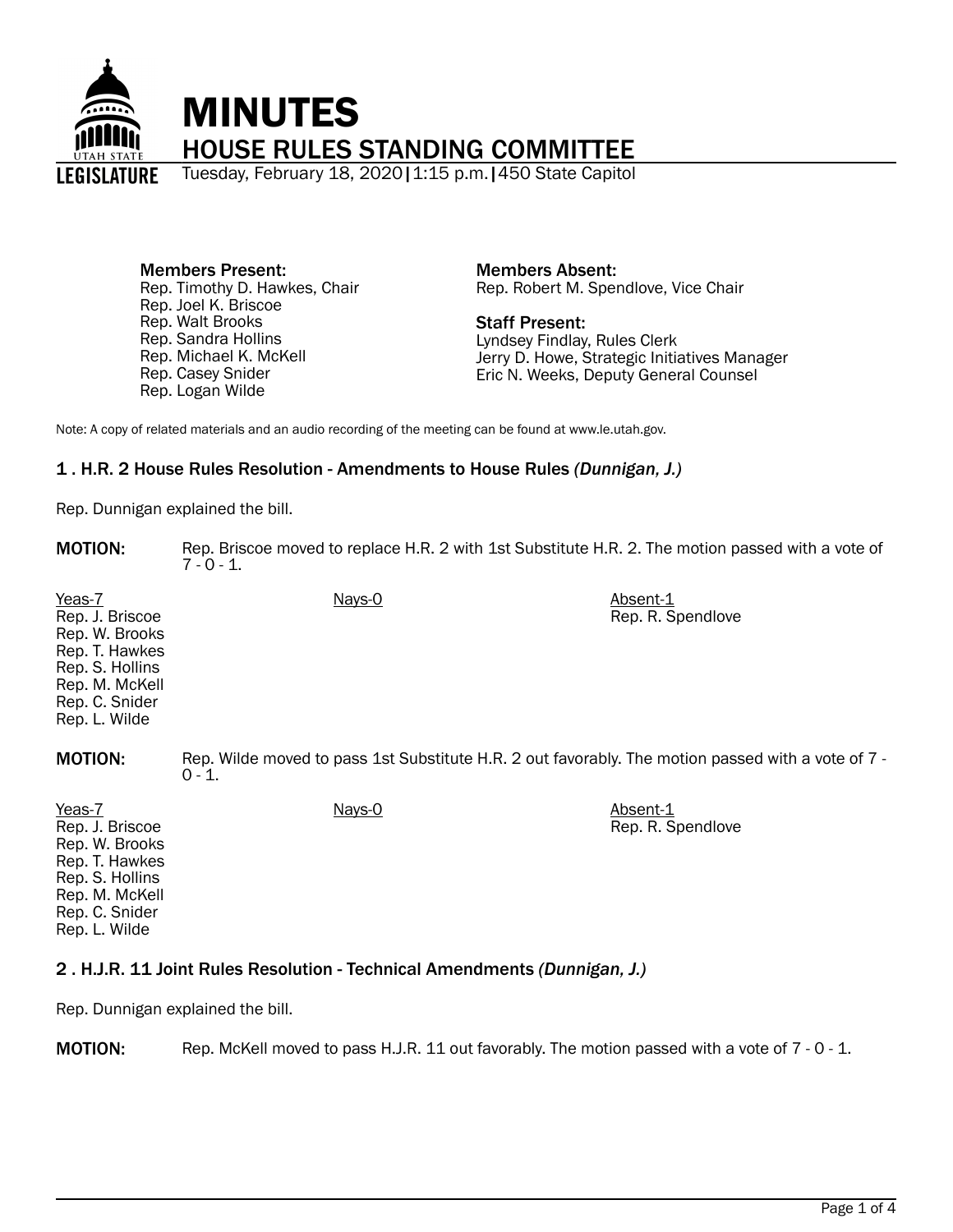# HOUSE RULES STANDING COMMITTEE **FIRM AND THE STANDING COMMITTEE FEBRUARY 18, 2020**

Rep. R. Spendlove

Yeas-7 Nays-0 **Nays-0** Nays-0 Absent-1 Rep. J. Briscoe Rep. W. Brooks Rep. T. Hawkes Rep. S. Hollins Rep. M. McKell Rep. C. Snider Rep. L. Wilde

## 3 . H.J.R. 16 Joint Rules Resolution - Amendments to Joint Rules *(Dunnigan, J.)*

Rep. Dunnigan explained the bill.

Eric N. Weeks, Deputy General Counsel, spoke to the bill.

MOTION: Rep. McKell moved to amend H.J.R. 16 with ammendment #1 The motion passed with a vote of 7 - $0 - 1$ .

Amendment 1 H.J.R. 16

1. Page 12, Lines 353 through 360:<br>353 (2) Subsection  $[(4)(b)]$  (1) does

353 (2) Subsection  $[(4)(b)]$  (1) does not apply to:<br>354 (a) the Legislative Management Committee a 354 (a) the Legislative Management Committee and its subcommittees;<br>355 (b) the Senate Management Committee:

355 (b) the Senate Management Committee;<br>356 (c) the House Management Committee;

(c) the House Management Committee;

(d) the Senate or House Legislative Expenses Oversight Committee;

 $\frac{\text{(e)}}{\text{(e)}}$  a Senate confirmation committee;<br>357  $\frac{\text{(d)}}{\text{(f)}}$  a meeting of the Adm

 $\{\overline{(d)}\}\$ (f) a meeting of the Administrative Rules Review Committee for the purpose of

358 considering draft legislation reauthorizing agency rules in accordance with Utah Code Section<br>359 63G-3-502: or

359 63G-3-502; or

360  $[(b)]$   $[ (e) ]$   $(g)$  the Legislative Process Committee.

Yeas-7 Nays-0 **Nays-0** Nays-0 Absent-1 Rep. J. Briscoe Rep. W. Brooks Rep. T. Hawkes Rep. S. Hollins Rep. M. McKell Rep. C. Snider Rep. L. Wilde Rep. R. Spendlove **MOTION:** Rep. McKell moved to verbally amend H.J.R. 16 to make the priority allowance the same in both the

house and the senate

**SUBSTITUTE** MOTION: Rep. Wilde moved to amend H.J.R. 16 with Amendment #2 The substitute motion passed with a vote of 6 - 1 - 1.

### Amendment 2 H.J.R. 16

1. Page 6, Lines 154 through 167:

(3) (a) Beginning on the first day on which a request for legislation may be filed under

155 JR4-2-101, a [legislator] member of the House of Representatives may designate up to [three]<br>156 four requests for legislation as priority requests, and a member of the Senate may designate up

156 four requests for legislation as priority requests, and a member of the Senate may designate up<br>157 to {five} four requests for legislation as priority requests, subject to the following deadlines:

157 to {five} four requests for legislation as priority requests, subject to the following deadlines:<br>158 (i) priority request number one must be requested on or before November 15, or the

(i) priority request number one must be requested on or before November 15, or the

159 following regular business day if November 15 falls on a weekend or a holiday;<br>160 fill priority request number lonel two for representatives, and priority request

160 (ii) priority request number [<del>one</del>] two for representatives, and priority request numbers 161<br>161 two and { three } two for senators, must be requested on or before the first Thursday in [

two and { three } two for senators, must be requested on or before the first Thursday in December, or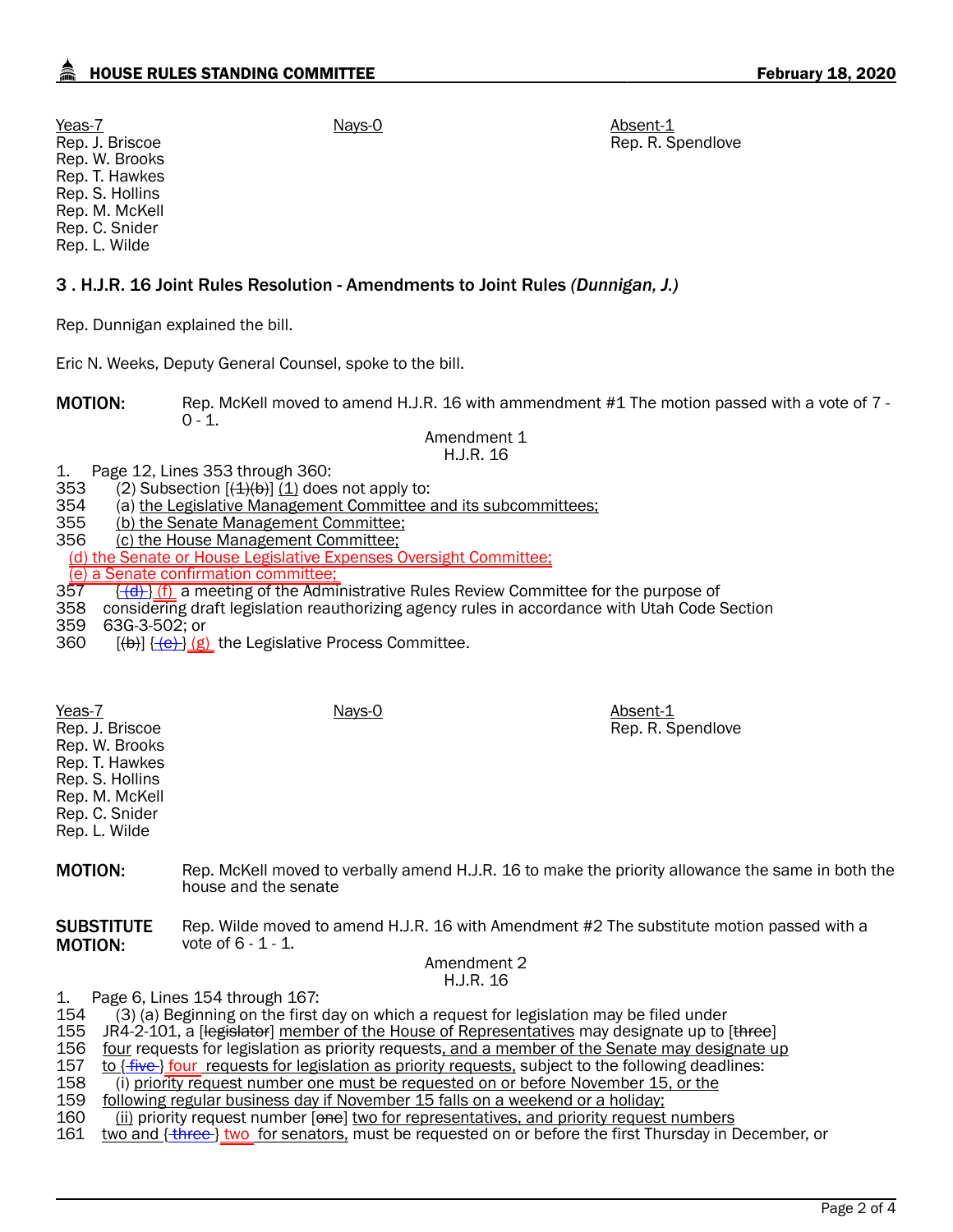## HOUSE RULES STANDING COMMITTEE **FEBRUARY 18, 2020** February 18, 2020

162 the following business day if the first Thursday falls on a holiday;<br>163  $[(iii)]$  (iii) priority request number  $[{\text{two}}]$  three for representatives

163 [(iii)] (iii) priority request number [two] three for representatives, and { four } three for senators 164 must be requested on or before the first Thursday in January, or the following business day if

164 must be requested on or before the first Thursday in January, or the following business day if 165 the first Thursday falls on a holiday; and

165 the first Thursday falls on a holiday; and  $166$  [<del>(iii)</del>] (iv) priority request number [three

 $[$ (iii)] (iv) priority request number [three] four for representatives, and  ${$  five  $}$ ] four for senators

167 must be requested on or before the first Thursday of the annual general session.

Yeas-6 Nays-1 Absent-1 Absent-1 Absent-1 Absent-1 Rep. J. Briscoe Rep. W. Brooks Rep. S. Hollins Rep. M. McKell Rep. C. Snider Rep. L. Wilde Rep. T. Hawkes Rep. R. Spendlove

MOTION: Rep. McKell moved to pass H.J.R. 16 out favorably. The motion passed with a vote of 7 - 0 - 1.

Rep. R. Spendlove

Yeas-7 Nays-0 Nays-0 Absent-1 Rep. J. Briscoe Rep. W. Brooks Rep. T. Hawkes Rep. S. Hollins Rep. M. McKell Rep. C. Snider Rep. L. Wilde

### 4 . 1st Sub. S.J.R. 6 Joint Rules Resolution - Conflict of Interest Disclosure *(Iwamoto, J.)*

Sen. Jani Iwamoto explained the bill.

| <b>MOTION:</b>                                                                                                                        | Rep. McKell moved to replace 1st Substitute S.J.R. 6 with 2nd Substitute S.J.R. 6. The motion<br>passed with a vote of 7 - 0 - 1. |                               |
|---------------------------------------------------------------------------------------------------------------------------------------|-----------------------------------------------------------------------------------------------------------------------------------|-------------------------------|
| Yeas-7<br>Rep. J. Briscoe<br>Rep. W. Brooks<br>Rep. T. Hawkes<br>Rep. S. Hollins<br>Rep. M. McKell<br>Rep. C. Snider<br>Rep. L. Wilde | Nays-0                                                                                                                            | Absent-1<br>Rep. R. Spendlove |
| <b>MOTION:</b>                                                                                                                        | Rep. Wilde moved to pass 2nd Substitute S.J.R. 6 out favorably. The motion passed with a vote of 7<br>- 0 - 1.                    |                               |
| Yeas-7<br>Rep. J. Briscoe<br>Rep. W. Brooks<br>Rep. T. Hawkes<br>Rep. S. Hollins<br>Rep. M. McKell<br>Rep. C. Snider<br>Rep. L. Wilde | Nays-0                                                                                                                            | Absent-1<br>Rep. R. Spendlove |
| <b>MOTION:</b>                                                                                                                        | Rep. Brooks moved to adjourn. The motion passed with a vote of 7 - 0 - 1.                                                         |                               |